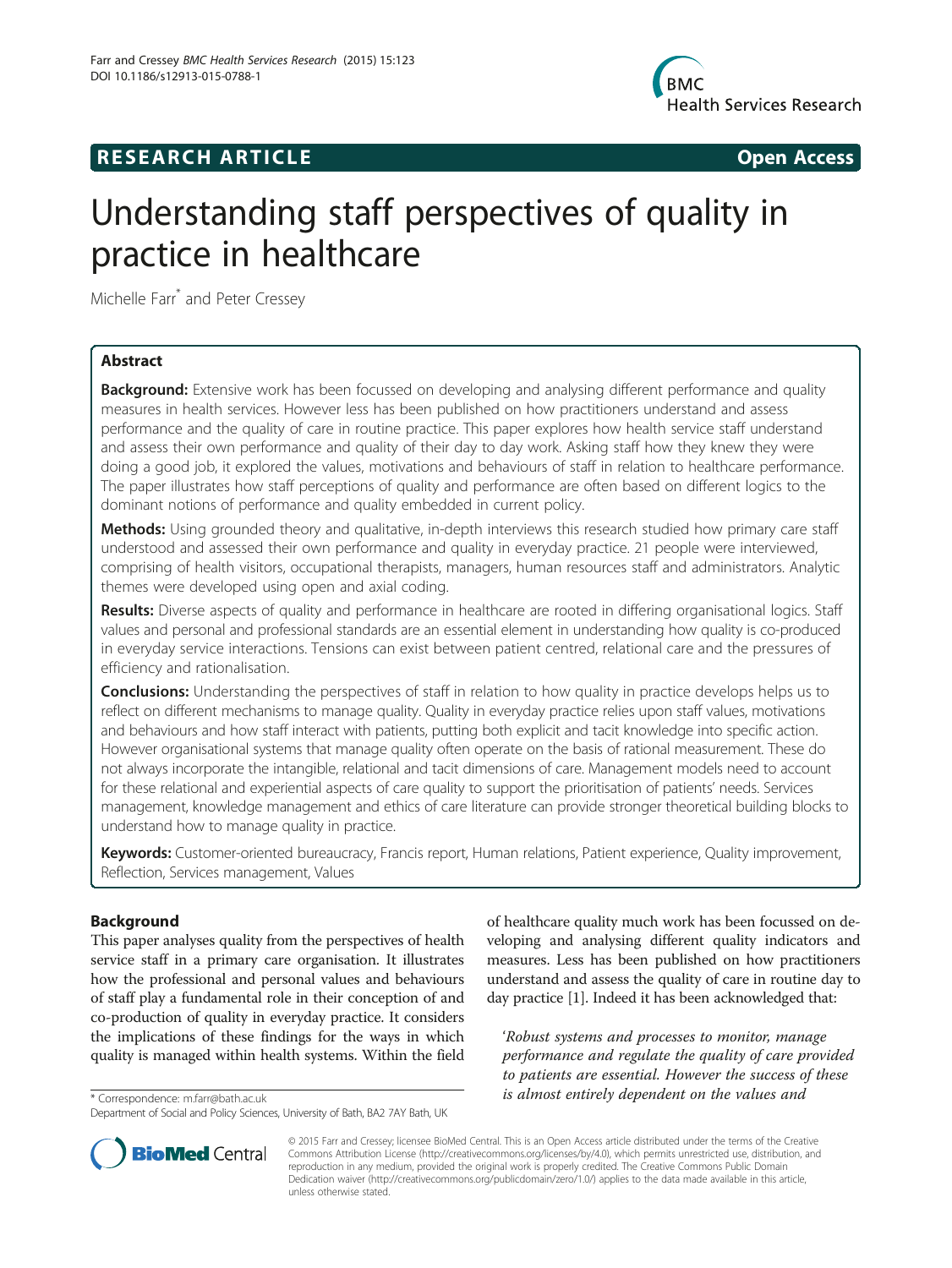behaviours of staff and organisations working throughout the system' [\[2](#page-9-0)] [p.7].

Managing quality is clearly not all about monitoring systems and regulation, but also concerns health care workers' values, training and personal behaviours and, importantly, how service quality becomes co-produced in service encounters. We explore these additional elements of 'quality in practice' in this paper. This understanding then helps us to consider the different approaches that can be applied to support staff in the development and improvement of service quality. This paper covers three key areas in its background literature. Firstly policies concerning the quality and performance of healthcare are overviewed, analysing these in the broader context of public service reform. Key theoretical influences of these reforms are critiqued, analysing how they have been applied to the management of performance within healthcare. Secondly, alternative conceptions of how quality can be understood and managed from broader literature in services management, knowledge management and ethics of care literature are outlined. Thirdly, studies that theorise and analyse how different elements of quality and performance come together are considered, exploring the dynamics between elements such as person-centred care and efficiency.

#### The policy and management of health service quality

Within the NHS in England the accepted definition of quality has three attributes: clinical effectiveness; safety; and the importance of positive patient experiences [\[2](#page-9-0)]. The Institute of Medicine provides similar characteristics of quality, including safety, effectiveness, patient-centredness, timeliness, efficiency and equity [\[3\]](#page-9-0). Within these definitions there are different aspects of quality where some facets rely on relationally based aspects of care (emerging from staff and patient interactions) whereas others are more functional and transactional and rationally calculable (efficiency, waiting times) [[4,5](#page-9-0)]. Taking a broader perspective the quality agenda in health can be understood in the context of a much wider framework of reforms, within which performance management plays a significant role. Within health policy in England since the 1980s there have been significant shifts toward market based structures that have been accompanied by a considerable set of performance monitoring regimes, embracing new public management (NPM) [[6\]](#page-9-0). In the English NHS the last three decades have seen a substantial shift from allowing professionals autonomy to manage their own performance and quality to the current system today where performance and quality is defined by national policies, and measured through comparative indicators and external standards audited by separate bodies. These reforms were based on the assumption that professionals could not be trusted to

manage their own performance, and that the entrenched interests of health professionals jeopardised new qualityrelated initiatives [\[7,8](#page-9-0)].

New public management (NPM) is based upon combining 'new institutional economics' (public choice, transactions cost theory and principal agent theory) with managerialism [\[6\]](#page-9-0), which considers organisations in a detached, rational, scientific way. These theoretical underpinnings of NPM assume that public services can be disaggregated into specific, measurable units and that inputs and outputs (and their costs) can be accounted for and controlled [\[9](#page-9-0)], importing management techniques from private sector manufacturing into the public sector [[10](#page-9-0)]. It is assumed that quality of services can be monitored and measured as part of wider performance management regimes that control explicit, quantifiable units. This approach has its basis within a logic of formal rationality [\[11](#page-9-0)], based upon the reasonings of rational calculation, linear thinking, and formal measurement as a means of controlling the world. In health this can lead to a focus on quality where that which can be measured is often focussed upon rather than relational, interpersonal and affective dimensions of care [\[12\]](#page-9-0).

In addition to this overreliance on the measurement of quality, NPM has particular implications in relation to staff motivation. Public choice theory is based on the individualistic assumption that agents are rational, calculating and self-interested [[6\]](#page-9-0). Managerialism is influenced by Taylorist scientific management principles [\[13](#page-9-0)]. These aim to increase efficiency and standardisation through the separation of conception and execution of tasks, and the institution of 'one best way' determined by scientific procedures [\[14](#page-9-0)]. Both public choice and Taylorist principles assume workers have an instrumental, self-interested motivation; they do not account for the fact that people may act morally or ethically. Such theories have been critiqued in relation to the wealth of human psychology evidence [[15](#page-9-0)] that illustrates people are motivated by diverse material, intrinsic, social and normative values [\[16-18\]](#page-9-0).

Whilst market-based neo-liberal reforms are grounded in these economic assumptions, the extent to which Taylorism is fully applicable to health care practice is debated, given that healthcare staff do retain some autonomy [\[19](#page-9-0)]. What has actually happened in the development of healthcare management is that a much broader range of policy and managerial logics have been drawn on, which creates tensions in practice, due to their different underlying assumptions [[20\]](#page-9-0). For example people management practices in health services have been informed by wider human resource management, high commitment management and employee engagement literature [\[21-25\]](#page-9-0) which contrast with Taylorist principles. There is a growing body of evidence that illustrates how people management practices and employee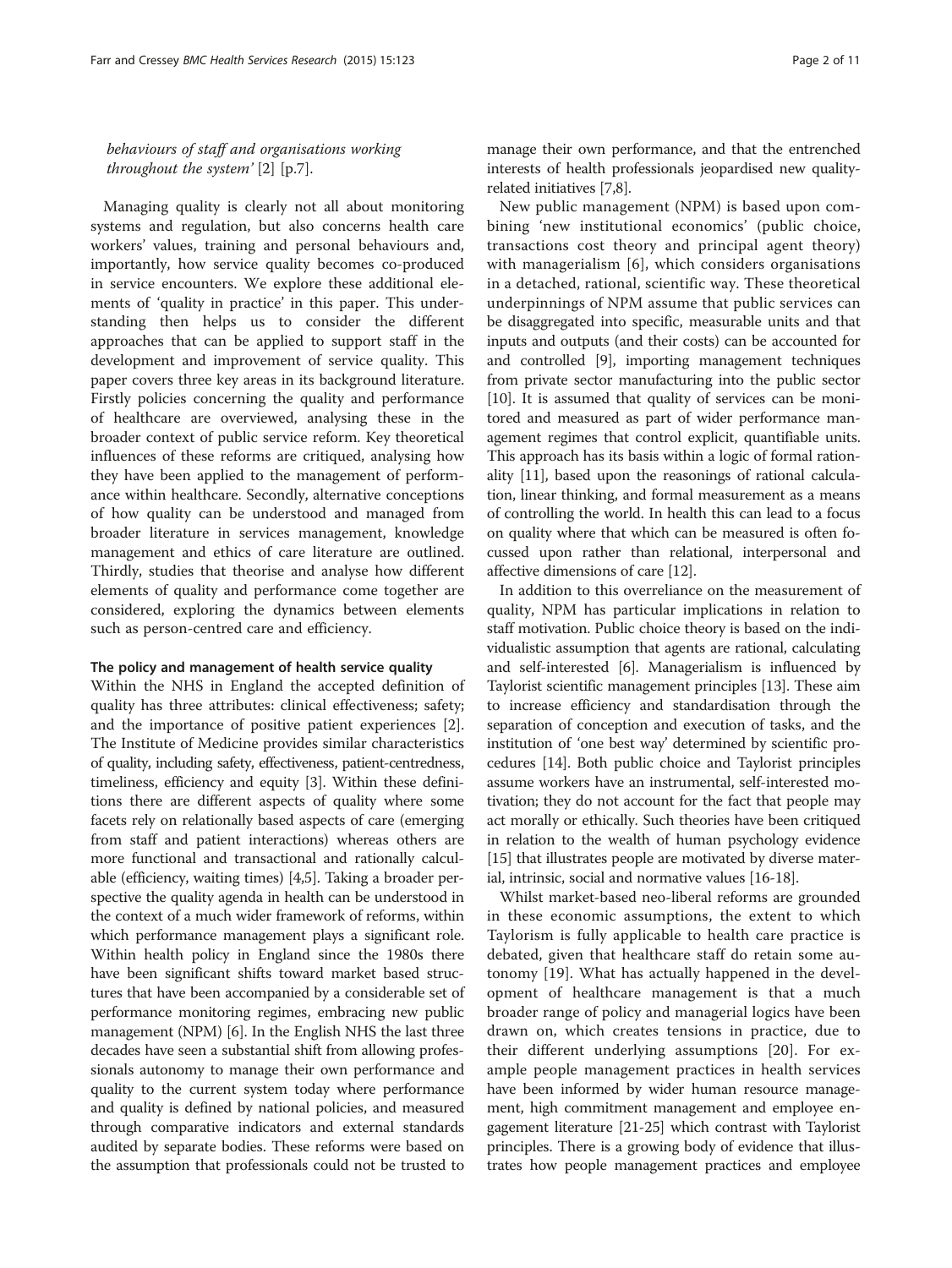empowerment and engagement can lead to improved organisational performance and patient outcomes [\[22,24\]](#page-9-0).

# Alternative conceptions of service quality and its management

In health there is a considerable literature that critiques a NPM market-based approach, commenting on an overreliance on managerial practices based on economics [[26](#page-9-0)] and highlighting the importance of relational care [[27](#page-9-0)] and compassion [[28](#page-9-0)]. These critiques can be augmented with key insights from services management, ethics of care literature and knowledge management. These three different perspectives help us explore the relational aspects of services, where knowledge and resources are practically applied in distinct situations.

New public governance (NPG) advocates the importance of services management literature in enabling a more nuanced understanding of public service processes [[9,10,29\]](#page-9-0). In contrast to NPM's mechanistic and disaggregated approach, services management literature has advanced a theoretical view of services from a systemic, interconnected approach [[30](#page-9-0)]. Services have been defined as the use of knowledge and skills for another's benefit. Services management literature highlights how service quality extends from a systemic and relational process that is co-created within the interactions between staff and service users [[30](#page-9-0)]. Expectations and service interactions are central to service quality, and these user experiences at the service interface co-create aspects of service quality [[31\]](#page-9-0). The services management literature conceptualises how value is jointly co-created through collaborative relationships and the application of knowledge rather than through transactions [[30\]](#page-9-0).

Turning to a different body of literature, feminist political theories concerning the ethics of care contest the idea that agents are rational, detached and autonomous actors [[32\]](#page-9-0), as theorised in neo-liberal public service reforms. In contrast the ethics of care literature conceives of people as connected and interdependent through a 'relational ontology' [\[33\]](#page-9-0). Influenced by care ethics and feminist political theory, Mol [[27\]](#page-9-0) takes an anthropological approach to examine health, care and the body. She examines the care and experiences of diabetes patients in the Netherlands, exploring how social and technical elements of care combine in actual care practices. She delineates what she describes as the 'logic of choice' (market based health transactions) from the 'logic of care' (an emotional, attuning process) and suggests that 'good care' develops from collaborative work between patients and practitioners where knowledge and technologies are adjusted to specific patients' bio-psycho-social lives [[27](#page-9-0)].

Within health explicit knowledge has been a major priority within evidence-based practice and clinical

knowledge. Various separate bodies have developed standards and protocols formalising knowledge at the expense of tacit clinical judgement [\[34\]](#page-9-0). However clinical knowledge is embedded and distributed with tacit and experiential elements, and clinicians often use internalised, collective and tacit "mindlines" rather than formally adhering to protocols and standards [[35](#page-9-0)]. In health policy the intangible and intuitive dimensions have received little attention, yet knowledge management practices within the private sector have been increasingly concerned with these less visible elements of knowledge [[36](#page-9-0)]. Managing performance in knowledge work is often based on alignment with the motivation and values of workers, and can include professional networking, the sharing of knowledge, reflective spaces, team development and peer negotiated standards [\[37\]](#page-9-0). The use of these approaches within health [[38](#page-9-0)] may begin to address the relational, knowledge in practice elements of interactive health service work, although they may be in contrast to more rational measurable systems that are currently in vogue.

#### Managing the different logics in performance and quality

Healthcare performance and quality is multifaceted, and its different aspects can create tensions and contradictions in practice, involving 'a delicate balancing act' [\[39](#page-9-0)]. These dynamics are modelled in the 'customer-oriented bureaucracy' [\[40](#page-9-0)] that illustrates how in service organisations the logics of formal rationality [\[11](#page-9-0)] and Taylorist mass production encourages efficiency, yet services also require personalisation and an individual orientation. These contradictory dynamics are managed through an appeal to 'balance', which creates a 'fragile order' [[40\]](#page-9-0), as opposed to an acknowledgement of trade-offs between different service logics. Employees who work at the service interface can experience the incongruities of these different forces, as they work with clients. The customeroriented bureaucracy has been applied to the NHS, highlighting how some clinicians' desires to meet the needs of patients may be squeezed within health budgets [\[41](#page-9-0)]. Each health care intervention needs to be personalised to an individual's circumstances, and this 'person-centred care' is a mark of quality [[42\]](#page-9-0). However nursing staff can face dilemmas, wanting to provide holistic care, but working in a system based on a 'production line style of care giving' [[43\]](#page-9-0). The dilemmas of the 'balance' between cost-efficiency and patient needs and preferences can be experienced by nurses as a conflict [[44](#page-9-0)]. Organisational constraints can restrain health professionals in their capacity to enact their ideals and professional values, leading in some cases to burnout, disillusionment and intention to leave jobs or the profession completely [[45](#page-9-0)].

The dynamics of the customer-oriented bureaucracy model can be seen through the Francis Inquiry that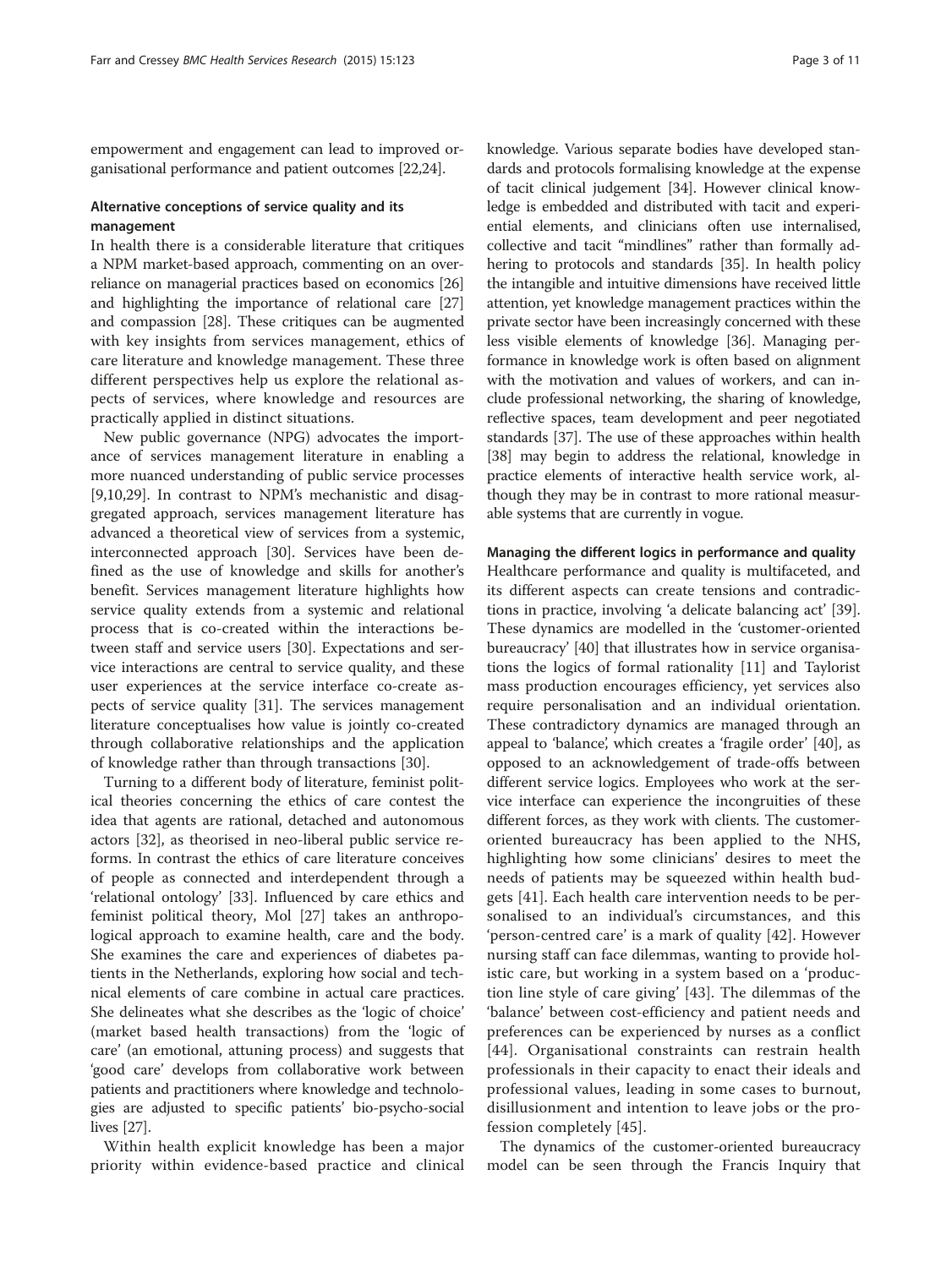investigated the failings of care at Mid-Staffordshire NHS Foundation Trust. The Francis Report highlighted how failures of actual patient care were in part due to 'a focus on reaching national access targets, achieving financial balance and seeking foundation trust status' [[46](#page-9-0)] [p.3]. Such analysis illustrates how prioritisation of these performance targets and efficiency concerns may be at the detriment of the relational and interpersonal aspects of care that can escape regulatory measures. It has been noted that this focus on key targets was guided by wider policy imperatives at the time [[47](#page-9-0)]. Indeed somewhat prophetically, the Chief Medical Officer Sir Liam Donaldson back in 2005 suggested:

'When I express concern about the priority given to the quality of safety of care by NHS managers and boards compared to financial balance and productivity targets, I am told not to worry because performance is judged on a 'balanced scorecard'. It sometimes feels that the reality is more like a 'scratch card' where the money and service activity boxes are revealed but quality and patient safety remained covered over' [\[48\]](#page-9-0).

In this study, these dynamics of the customer-oriented bureaucracy were initially considered as significant, and became an important theoretical construct in the analysis as practitioners spoke of their dilemmas in how they managed the different demands of the job.

This research set out to understand how staff relate to different performance and quality regimes, comparing national standards with an analysis of how staff actually enact and interpret performance and quality within their own roles and those of people they managed. The study examined what makes a difference to staff in being able to do a 'good job', how they understood and accounted for this, and how they were enabled and motivated to improve the performance and quality of their work. The work was informed by the theoretical frameworks and evidence that link people management practices to employee behaviour, organisational effectiveness and patient outcomes [[22,24,25\]](#page-9-0). It adds to the existing literature by exploring how healthcare employees actually enact and interpret performance and aspects of quality within their own roles and those they manage, examining what made a difference to them in being able to do a 'good job' and how they understood and accounted for this.

# Methods

This study was based in a Primary Care Trust (PCT), where services were spread over a range of rural and urban areas. The researcher was employed by a University but worked within the Primary Care Trust as a Knowledge Transfer Partnership Associate on a daily basis over a period of two years. The role incorporated the research upon which this paper is based, and also additional human resources and staff development work. The PCT was situated in a geographic area of historical overspend, although the PCT itself had managed to balance its books through a tight financial focus, having made some recruitment restrictions as a result of financial imperatives. Qualitative research explored how both clinical (community and ward based) and non-clinical staff (managerial and administrative) understood and assessed quality and performance in everyday practice, exploring the values and motivations of staff and their relationship to performance and healthcare quality. The research question was:

# How do staff construct, define, understand and assess performance and quality in their roles in everyday practice?

The project explored professional practices, values and motivations and their relationship to quality and performance measures in healthcare, analysing how understandings of a 'good job' develops from the perspectives of staff. A grounded theory approach [[49\]](#page-9-0) was adopted, conducting qualitative interviews which focused on people's experiences, perceptions and practice. The research obtained formal ethical approval, REC reference 06/ Q2001/34. All participants received written information about the study, and participation was voluntary through written informed consent.

## Sampling

Sampling decisions were agreed at monthly steering meetings. The research focused on job roles where there was greater autonomy in the post (e.g. community based roles) and or where objectives may have been less clear. These criteria were based on the likelihood that there may be diverse conceptions of how job performance may be conceived and completed in these cases. The breakdown of the national staff survey results by occupational group provided additional information to support sampling decisions. For example, health visitors reported working significant extra hours due to the demands of the job; whilst clerical staff had lower results for having clear planned objectives and appraisals. Additional staff who had more stability within their role were also invited to take part in the research to compare findings using negative case analysis [[50\]](#page-10-0). Front line managers of the roles sampled, and more senior managerial roles were also interviewed. A small number of staff groups were chosen to be able to compare findings both within staff groupings and across. 21 people were interviewed by the first author, comprising of health visitors, occupational therapists, managers, human resources staff and administrators. A purposive sample combined variety with opportunities for more intensive study, where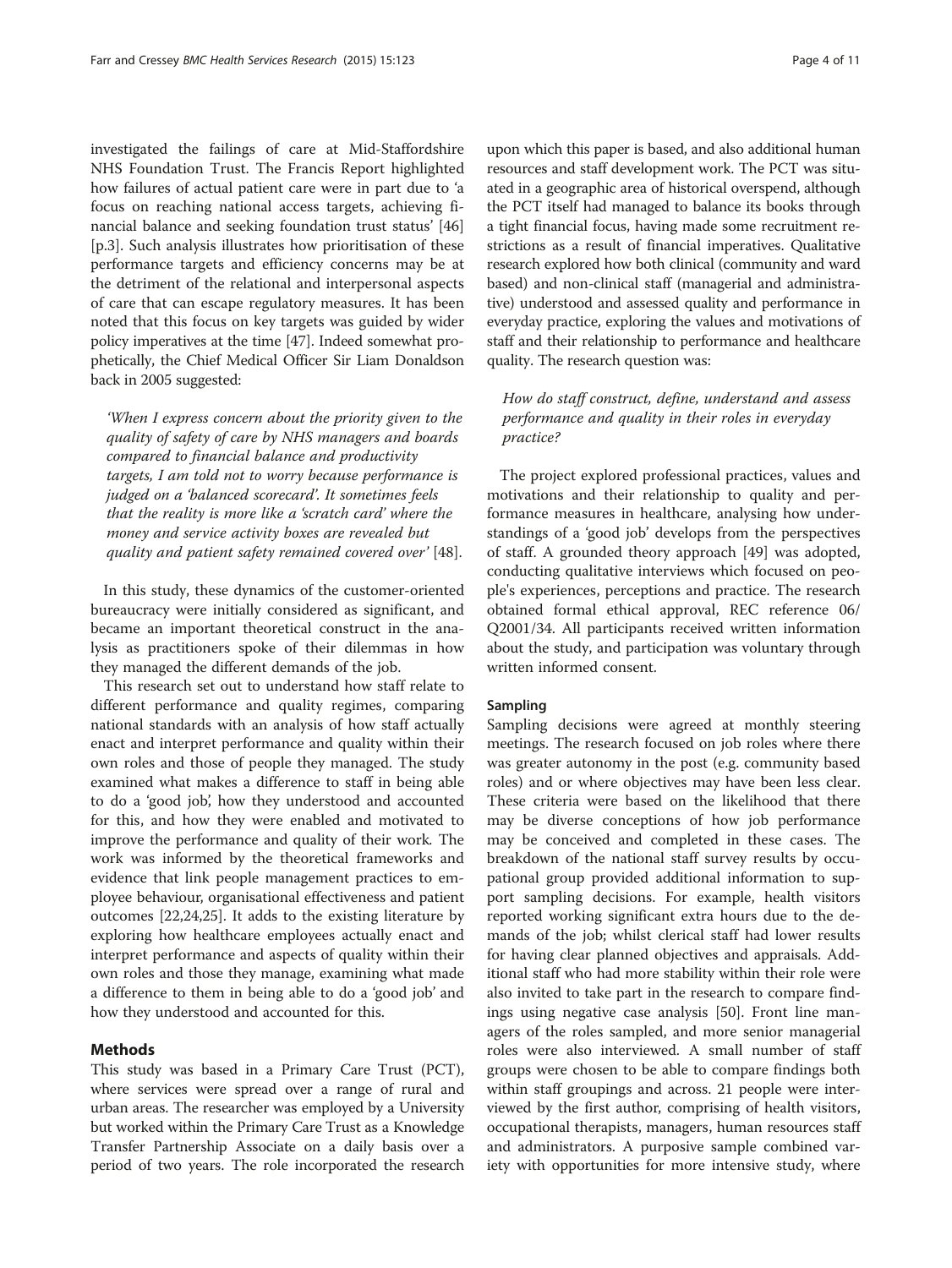there were particular learning opportunities [[51\]](#page-10-0). Community based workers such as health visitors were of particular interest to organisational stakeholders, the additional degree of independence that such workers experienced made their case both theoretically and managerially interesting. Occupational therapists were also prioritised as some staff operated in the community and some on wards, this contrast being used to explore some of the differences between community and site-based work. The sample consisted of front line clinicians  $(n = 6)$ , non-clinical front line staff  $(n = 5)$ , non-clinical front line managers  $(n = 3)$ , clinical managers  $(n = 3)$  and senior managers  $(n = 4)$ . Sample size was informed by ongoing data analysis to clarify and develop insights and tentative theory [[52\]](#page-10-0), and stopped when theoretical saturation was reached. It was not possible to follow up those staff who choose not to participate in the research.

#### Recruitment and in-depth interviews

To recruit participants the researcher introduced the research aims and objectives to front line and senior managers. The researcher then met with potential groups of staff to explain the aims of the research, and distributed information sheets, inviting potential participants to get involved in the research. Staff responded directly to the researcher to take part, managers did not select participants, and it appeared that staff could talk freely in the interviews as some were critical and outspoken.

An in-depth interview model was followed to understand practitioners' lived experience, occupational values and perspectives [\[53](#page-10-0)]. Interview topic guides were used to steer rather than direct the interview conversations, with space to explore areas of significance to participants, following the path of the interviewee's dialogue [[54\]](#page-10-0). Interview topic guides were framed through a performance management cycle; covering areas of planning, acting, monitoring and reviewing [[55\]](#page-10-0). The topics included what staff did on a day to day basis, perspectives on the objectives and results that they needed to achieve and how these were set and measured, definitions of a good job, how staff knew they were doing a good job and the evidencing of that quality and service outcomes [see Additional file [1](#page-8-0) for example interview questions]. Interviews often expanded beyond these questions and also covered motivation, job satisfaction, reflection, innovation and improvements to services. Interviews ranged in length from 35 to 85 minutes, with an average of around 55 minutes. Interviews were conducted in a private room in the PCT offices. Interviews were audiorecorded with consent, transcribed by the researcher to familiarise herself with the data [[49](#page-9-0)] and anonymised. All interview recordings and anonymised transcripts were stored on the University computing system where only the researcher had access, ensuring confidentiality.

#### Data analysis

Following grounded theory techniques the data analysis began as soon as the first interview transcripts were written and further sampling supported the elucidation of ideas and developed provisional theory [[56](#page-10-0)]. Grounded theory was used to analyse the data using an open coding and axial coding system [\[57\]](#page-10-0). The first stage of analysis through open coding focussed on scrutinising interview transcripts line by line to identify concepts that fitted the data. Data categories were developed, and axial coding was used to specify the properties and dimensions of particular categories [\[49\]](#page-9-0). Front line staff were interviewed first, and some initial themes that emerged from these interviews were then explored with managers through later interviews. The results of the PCT's national staff survey and organisational documents were also used in the original analysis to complement the interview material, gathering from different data sources to enhance internal validity and provide a degree of triangulation of perspectives and issues arising [\[52\]](#page-10-0). In grounded theory existing literature and theory is integrated into research as the data analysis and theoretical categories develop [\[52\]](#page-10-0). This iterative approach weaved theoretical categories into the ongoing data analysis with memo writing being used to explore and discover ideas about categories, make comparisons and develop theoretical insights [[49](#page-9-0)]. These theories were then tested out through further sampling and interviews [\[52](#page-10-0)]. Before the study began, concepts of motivation, people management practices, performance management and quality improvement were identified as important. As the analysis developed, the theoretical constructs of the customer-oriented bureaucracy [\[40](#page-9-0)], knowledge management and services management literature became important theoretical perspectives that emerged. Internal validity was enhanced through the triangulation of perspectives across different staff groups [[56\]](#page-10-0). All participants were contacted at the end of the analysis to present the use of their quotes, which confirmed interpretive validity, with a further conversation with one participant to clarify a particular issue.

#### Results

An overview of the detailed findings of this study is now presented, illustrating examples of the different analytic themes that explore how quality in practice develops. Firstly, findings are presented that illustrate the importance of intangible, tacit knowledge in contrast to explicit, standardised knowledge and rational measures. This section explores the relational elements of quality in practice, illustrating how quality is both co-created and perceived in interaction between service providers and patients, yet this phenomenon is not always easily measured. Secondly, the dynamics between efficiency and patient-centred services are explored, analysing how they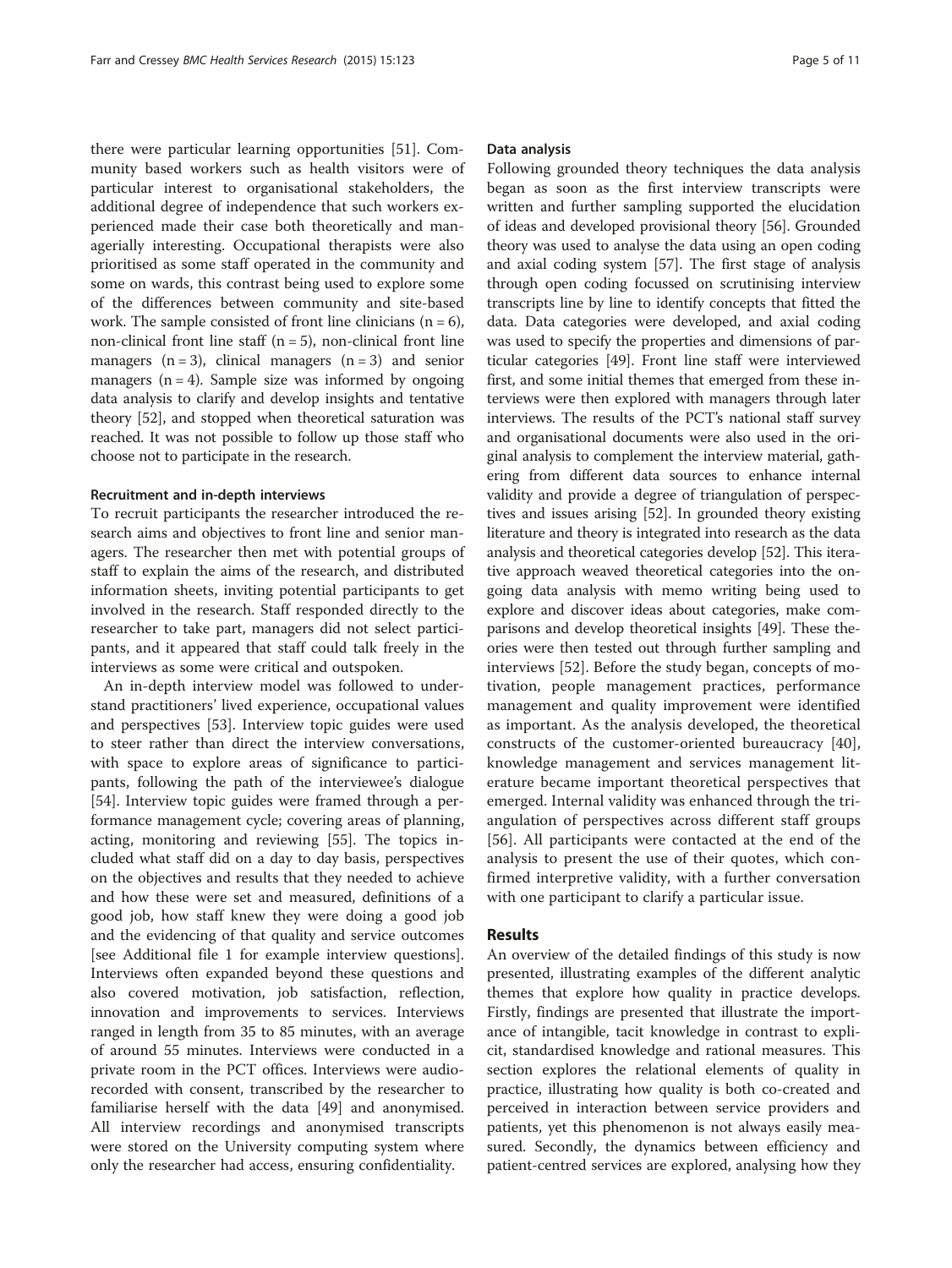were experienced in practice by different groups of staff. Thirdly, the importance of collective dialogue and reflective spaces are analysed as an important arena for staff to be able to discuss and develop practice to improve quality. Together the findings illustrate the importance of a diversity of mechanisms to manage quality in healthcare practice, ensuring a greater focus on the relational and intangible elements of quality as well as current quantitative measures.

#### How staff understand quality in practice

Whilst health systems tend to focus on measurement as a driver and arbiter of dimensions of quality, when asking staff how they understood performance they spoke of the tacit and experiential aspects of the clinical decision making and quality of care:

'I use my own experience and my clinical reasoning to think that actually that person isn't well enough to be seen yet, and that that person is right. I can't …it is very hard to say exactly… Oh I used this, that and the other today, you can't, because each person is an individual and a lot of it is experience.' (Interviewee 07, front line clinician).

In addition to the importance of these tacit clinical understandings, values and normative standards also played a role in understanding how and when to intervene to ensure appropriate outcomes. For example within health visiting, professionals need to appropriately assess parenting skills:

'I constantly find a problem between 'is parenting good enough?'…When have they fallen below that? How does one define that?… I have to look at my own values and decide, ok it's not what I would do but it isn't doing any damage to the child and they love that child.' (Interviewee 10, front line clinician).

Indeed individual staff may have different standards, partially based on clinical training and professional roles, but also extending to personally based standards. This element of personal standards was apparent across all job roles, whether clinical, managerial or administrative:

'I suppose it all boils down to personal standards, there's a standard that I can't justify, I can't say this is why I've set my standard this high, or this low or whatever but there's a standard and I like to work towards that standard. I think we all have different standards at different things… You ask me to try and rationalise it, I can't, it's just my, it's just me, it's just my standard.' (Interviewee 12, non-clinical front line).

'I think quality indicators are quite an individual thing actually for clinicians, I think different people depending on where they've come from and probably different professions, would have a different notion of what a quality indicator would be.' (Interviewee 18, clinical manager).

Not only were personal staff standards important but so were those of patients. It was illustrated how quality measures and professional standards may not always align with individualised, patient-centred approaches that are led by patients' values and concerns. This was brought to life in an example that one interviewee gave where aspects of person-centred care clashed with particular professional practices. Here, when nursing a sick child with a terminal illness, they spoke of how their care was sensitively discussed with the family. Here aspects of quality were co-created in discussions between professionals and the patient and family. The wishes of this patient and family were not always aligned with particular nursing practices, for example not always wanting to be tidy with brushed hair. When a different clinician intervened she differed with the patient-centred approach negotiated with the family, following her own, different professional standards. Here both standards may be appropriate at different times. This example illustrates in practice how quality can be co-produced through dialogue at the service interface, and that quality extends from the interaction and conversations between practitioners and those who are using a service. Overall the findings illustrate the importance of staff values, attitudes and standards in co-producing quality in everyday service interactions, alongside ongoing communications with the users of a service.

# Tensions between patient-centred care and efficiency pressures

The study was set within a wider context where there were severe financial pressures on the Trust.

'There is no slack in the system and actually trying to maintain clinical quality has been really, really hard. I think the actual driver from the government is maintaining financial balance' (Interviewee 20, Senior manager).

'You are making every pound count, and stretching it as far as you possibly can. And it comes down to some really difficult decisions that are having to be made, not only when you are a front line health care professional, right through to as an organisation, do we continue to commission x service. So it spans across, no matter what you do.' (Interviewee 15, Senior manager).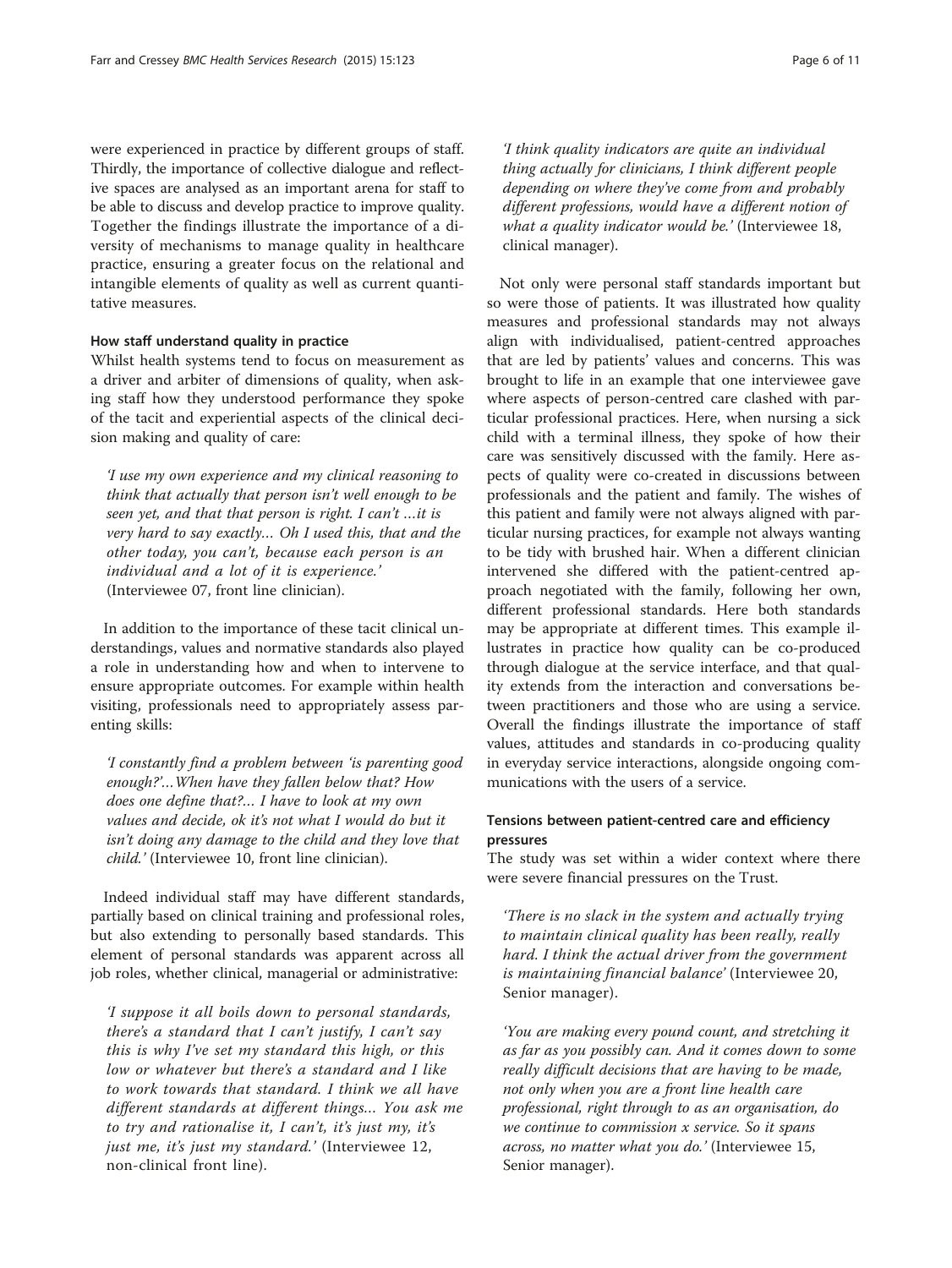Within this context the pressures of diverse aspects of quality played out in practitioners' everyday practices. Both managers and practitioners spoke of the tensions apparent between aspects of quality and efficiency:

'People are still desperately trying to deliver a quality job, all the pressure is on efficiency.' (Interviewee 18, clinical manager).

For example, clinicians spoke of the dilemmas they faced in working with large numbers of patients, whilst ensuring sufficient time was spent with each to provide the most effective service. Where there were financial constraints this could strain staff's capacities to deliver the levels of quality of care that they valued as part of their professional expertise.

'Staff don't always feel able to deliver the service that they think they should be providing and that is because we are living within the financial framework that we live within.' (Interviewee 15, senior manager).

However some managers and clinical staff felt that due to resource pressures, this was the time to really reflect and use the situation to create necessary changes and improvements. For example one clinician discussed ways to prevent hospital admission through earlier crisis intervention:

'Some of the best ideas come out of financial restraints. And this is why I am saying that we should be thinking of different ways of doing things.' (Interviewee 10, front line clinician).

Not only were there increased financial pressures, but staff also spoke of increasing patient expectations:

'They're not necessarily the grateful patient that we perhaps used to have.' (Interviewee 18, clinical manager).

When staff did find it difficult to 'balance' the different logics of efficiency and user centred needs, job satisfaction could diminish:

'I do get very dissatisfied if I can't do, give the support that I would like to… because of the time pressures really.' (Interviewee 11, Front line clinician).

'The priorities have changed; I keep going back to that it has changed. If I really sat and thought about it I would probably get quite miserable that I don't give as a good a service as I previously gave to lots of people.' (Interviewee 12, Non-clinical front line staff )

Staff exhibited a great degree of intrinsic motivation, wishing to embody their professional and personal values within their work and 'make a difference' (Interviewee 13, Non clinical front line). People's sense of job satisfaction was highly connected to their motivations for going into their professions.

'I think the biggest thing is helping others' (Interviewee 04, Non clinical front line).

'You are motivated because you are helping people, you are getting them back to a certain level of independence' (Interviewee 09, Front line clinician)

When staff were then working within a context where prioritisation and time management were key, where 'complete total care' (Interviewee 18, clinical manager) may have been difficult within the restricted resources, this could affect the pursuit of the embodiment of professional and personal values.

'What will happen is with clinicians is they get to a point where the manager says no just leave them but actually then they'll get into feeling that that means I'm not doing a good job and I feel I can't perform my professional role and so then there's you can't leave it go, you can't leave x, y or z not done…. However much you're saying prioritise and leave things go, people are just going to feel disillusioned and dissatisfied because that's not what they've come into this work to do… So they'll keep on doing it to a point until they just get burnt out' (Interviewee 18, clinical manager).

# Enablers to understand and improve quality in practice

Staff spoke about the importance of reflective space and peer discussions in helping to understand and reflect upon their working practices with patients. Autonomous practitioners who worked in communities shared cases as a means to gain peer feedback:

'We share what we are doing with clients so that we can work interchangeably and that is very helpful to us, getting feedback from each other, getting responses from the clients.' (Interviewee 10, front line clinician).

Reflective practice was seen as a way that staff could assess their own performance and quality within their own practice, using both evidence and reflection. Another spoke of how reflective discussions could also support efficiency, highlighting how in an action learning set a conversation enabled staff to 'drill down' to more effective ways of working together. Processes of reflection within the organisation varied according to professions; some had embedded models and specific reflective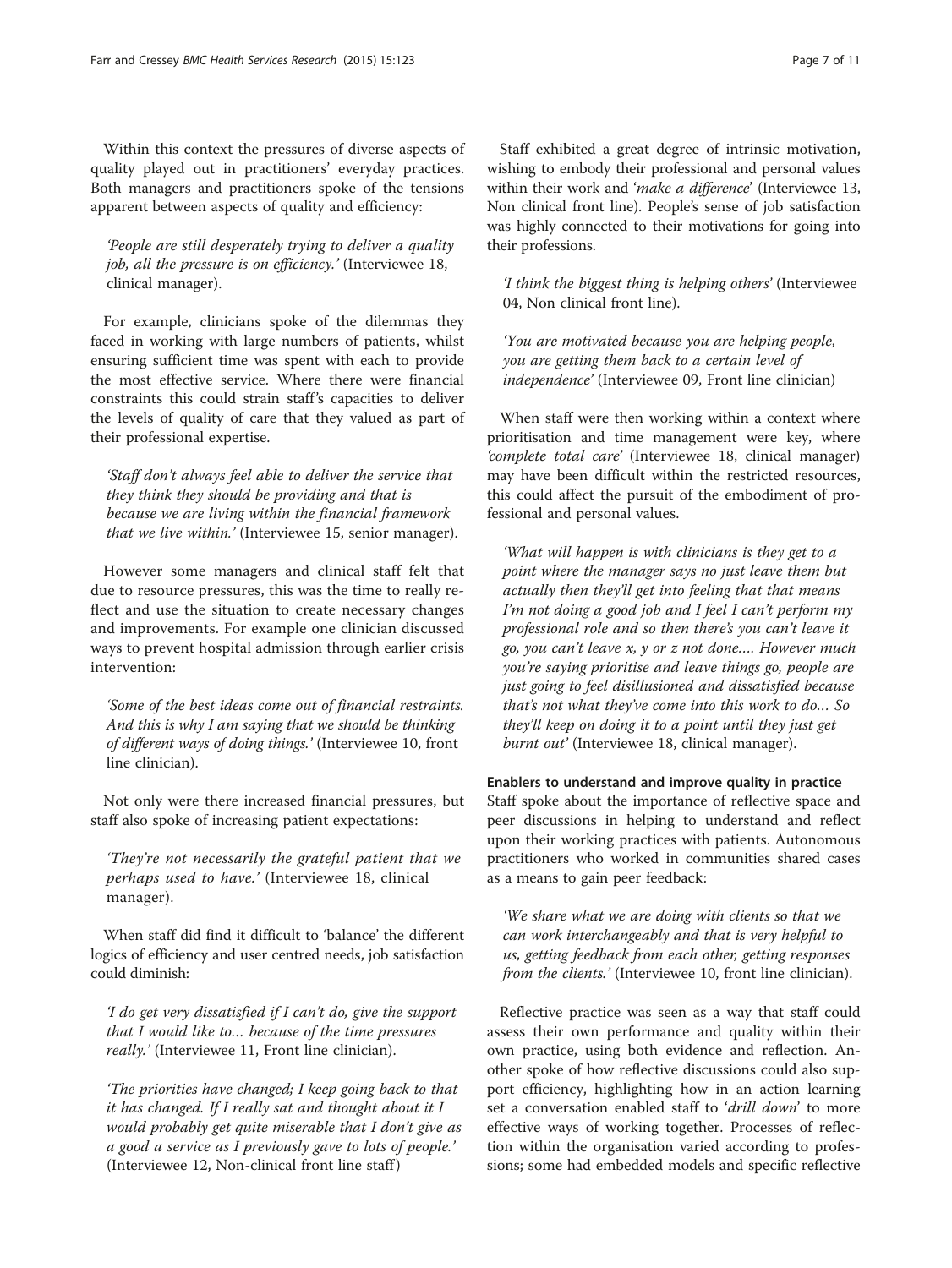spaces, although on occasion these had stopped due to resource pressures, and there were some informal processes at a peer level.

'Some of it I think is definitely cultural so there are individuals and professions who have been more used to doing that sort of thing [reflective practice] in terms of saying yes we feel this is a priority for some of our time and other teams where it hasn't been the cultural norm and they are so busy doing their day to day they can't possibly stop for half an hour, do reflective practice, because that's half an hour when they are not doing something else.' (Interviewee 17, Senior manager).

Ward-based staff found it problematic to carve out a space for meeting as some staff always needed to be on the wards. The organisation had also recently introduced reflective practice sessions for managers, one manager noting that such spaces were more 'legitimate' in clinical work yet they were equally relevant for managerial practice.

'I think sometimes you lose sight of the fact that we equally need to have that time to reflect as well' (Interviewee 15, non-clinical manager).

Other interviewees spoke of the difficulties in creating time and space for such conversations within the difficult financial climate and the need for such conversations to be focussed on solutions.

## Discussion

The overview of the detailed findings of this study has analysed how different healthcare staff construct, understand and assess performance and quality in everyday practice. This discussion follows the structure of the data analysis sections; firstly focussing on staff understandings of quality in practice, secondly exploring the tensions that exist between different aspects of performance and quality, before considering how staff may be enabled to improve quality. Firstly this paper illuminates the importance of the tacit, intangible and relational dimensions of quality in actual practice. Staff values and personal and professional standards are core to understanding how quality is co-produced in service interactions. Professional experience, tacit clinical knowledge, personal standards and values, and conversations with patients and families all contributed to how staff understood and assessed the quality of their work in everyday practice. These interactions mirror the conceptualisation of the service process within services management literature and the new public governance paradigm as opposed to the transactional, rational approach favoured in NPM. The findings illustrate that the mechanistic, target, measurement culture that exists needs to be augmented with a far greater emphasis on the social, emotional and relational aspects of care giving and receiving. Whilst Gabbay and May [\[35](#page-9-0)] highlight the use of 'clinical mindlines' in clinical decision making, that are based on internalised collective and tacit aspects of knowledge, this study extends this notion of the tacit and collective in the accounting for and understanding of performance and quality within health services.

Secondly the data analysis demonstrates how there are tensions between different aspects of quality and performance in health systems, where patient centred, relational 'complete total' care and the pressures of efficiency and rationalisation can sometimes operate as divergent logics within an organisation. These findings mirror the pressures theorised in Korczynski's customer-oriented bureaucracy model (COB) [[40\]](#page-9-0) and extend its application. Whilst Korczynski's model focuses on the effects of these tensions on front line service workers, the interviews in this study illustrate how these tensions are felt throughout an organisation, including in non-clinical staff, front line and senior managerial positions. However the COB model [[40\]](#page-9-0) does not answer the important question of how these inherent tensions between efficiency and customisation can be negotiated in a way that is conducive to the economic needs of productivity, workers' needs for meaningful and productive work that embodies professional values and service users' and citizens' needs for responsive, effective and high quality health services. This study illustrates how staff need collective space to discuss the dynamics of these different tensions and logics in their work. Whilst Evans highlights how strong professional structures and processes are important to help clinical staff manage the inherent anxieties and tensions in their work and to support compassionate care [[58\]](#page-10-0), this study illustrates that such support may be needed throughout organisations in both clinical and non-clinical roles. Good staff management, where staff feel valued, supported and engaged is connected to quality of care [[59](#page-10-0)]. The Berwick report [[60](#page-10-0)] emphasised the need to engage and value staff, fostering their growth and development, offering more support and an open culture to improvement. This paper extends this by suggesting that health service work has considerable similarities to work in knowledge intensive and service industries and that practices from knowledge management, services management and ethics of care literature can support Berwick's goals. The data findings in this study show that staff value reflective processes where they can have space to discuss quality in practice and that extending such processes to managerial roles may also be of benefit. Whilst such spaces may get squeezed by the pressures of service delivery and resource constraint, there are several reflective models that have been developed and implemented within different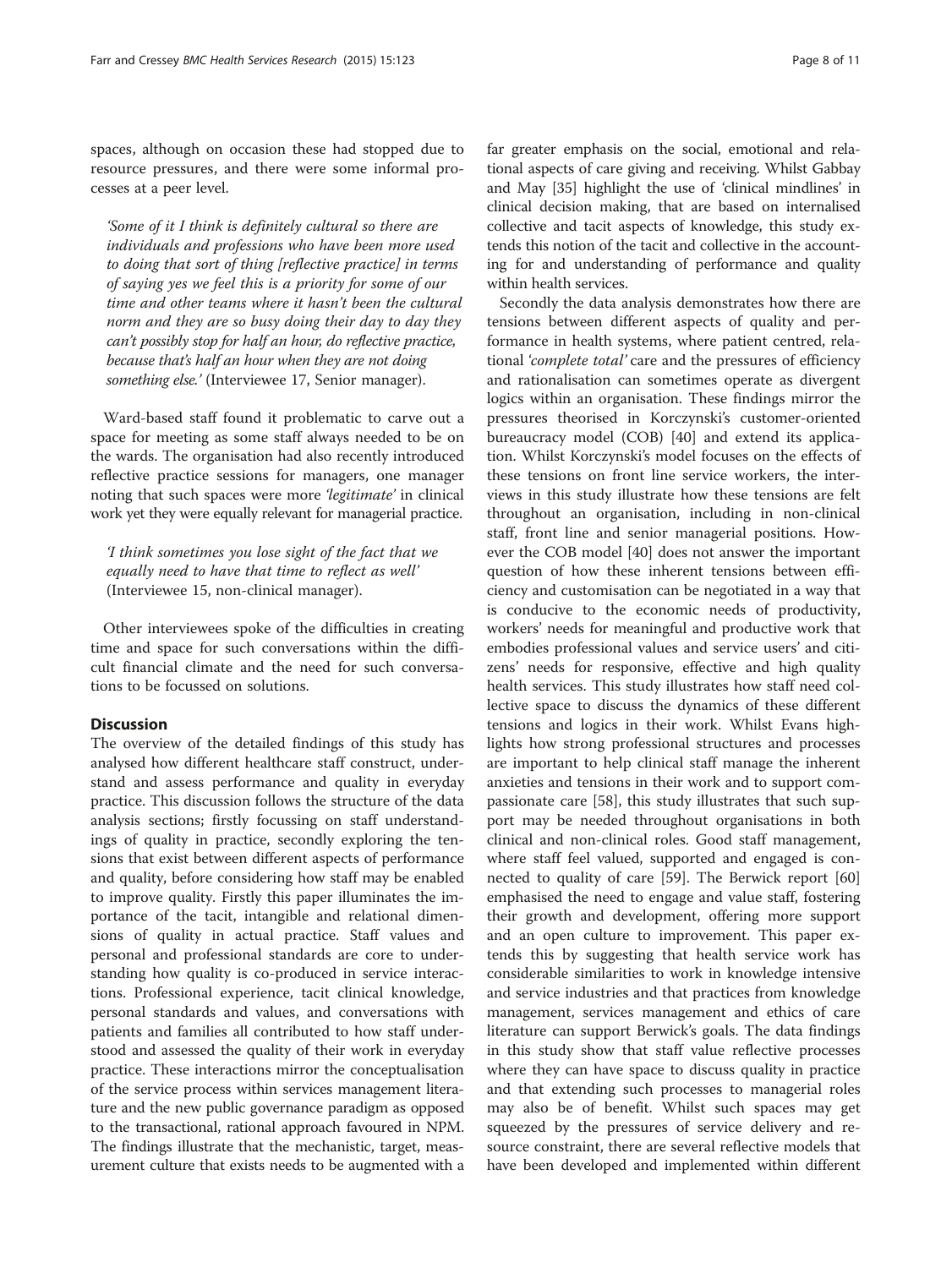<span id="page-8-0"></span>parts of the health service such as communities of practice [[38](#page-9-0)[,61,62](#page-10-0)]. These collective reflective processes can support the development of work practices and support personal engagement in the workplace [\[63\]](#page-10-0), Bate and Robert [\[36](#page-9-0)] suggesting that developing 'quality communities of practice' can facilitate collective learning and improvement within the health service.

In the Francis report there are substantial recommendations that the recruitment, education, and training of clinical staff be enhanced with discussion of 'appropriate values, attitudes and behaviours' [\[46](#page-9-0)]. However there is less emphasis in the Francis report on how these values, motivations and commitments of staff can be supported in day to day practice, when the stresses of service delivery and complex, diverse pressures are apparent. Indeed it has been suggested that the importance of contextual factors have not been given sufficient attention in the wake of the Francis report to enable an understanding of how complex contexts might affect actual compassionate behaviour in day to day practice [\[64\]](#page-10-0). Whilst the Francis report recommends that cultural measurement tools such as a 'cultural barometer' might be developed to monitor the 'cultural health' of health service organisations, it has been commented that such solutions of more measurement may not necessarily produce the outcomes intended, as 'culture itself becomes a target driven priority' [\[65](#page-10-0)] [p.3]. This study demonstrates how the management of quality in healthcare needs to extend beyond formalised policies and measures to acknowledge how care is a context-dependent and relational process. It argues against more measurement and suggests that where aspects of quality are less easy to measure, management mechanisms based on trust and values may be appropriate [\[66](#page-10-0)]. It supports Ballatt and Campling's [[67](#page-10-0)] notion of the importance of the values of interdependency and connectedness in the organisation and management of the NHS. This paper illustrates that there is a strong body of theoretical literature encompassing services management, knowledge management and feminist perspectives of care that can inform this development.

The limitations of this study are that it focussed on a small sub-set of health professionals due to resource constraints. Whilst a level of theoretical saturation was achieved in the staff sub-groups chosen, further work would be beneficial to comparatively understand how a wider range of different clinical professions understand and assess the quality of their service provision in day to day practice in different health service organisations. However despite this in-depth qualitative research being done on a small scale, the findings align with other work in this area that illustrates how reconciling the different pressures of the formal rationality of cost-efficiency and 'relational' holistic patient care can cause dilemmas in practice [[41,43,44,](#page-9-0)[68,69\]](#page-10-0). In addition, it resonates with

and extends the work of Gabbay and le May [[35](#page-9-0)] highlighting the importance of the collective and tacit aspects of knowledge, not only in clinical decision making, but in the understanding and accounting for quality and performance in healthcare.

# Conclusions

There are divergent logics and tensions within different aspects of quality, where patient-centredness requires specific attention to individual needs, and efficiency which can be supported by rationalisation and mass production. These different logics can be experienced as dilemmas in clinicians' everyday practices. Whilst quality systems often operate according to that which is measureable, the difficulty of this approach is that the intangible, relational and tacit elements of care become less visible within health systems. It has been exemplified through this paper that services and knowledge management practices and ethics of care literature have important contributions to make to the quality agenda within health services. Ethics of care theory [[32,33](#page-9-0)] begins from a relational, interconnected ontology as opposed to that of an autonomous rational actor. This relational ontology can provide a stronger grounding logic for developing organisations on a basis of interpersonal care. Services management literature highlights the importance of how quality is co-produced in everyday service interactions between staff and service users through a relational process. Knowledge management literature provides a range of tools and techniques that can be used to manage and support quality, including reflective spaces, communities of practice and collective learning. It has been illustrated that these approaches may align with elements of staff values, motivation and commitment to professional learning and development, complimenting rationalised measurement systems to support the intangible and tacit dimensions of quality. Theories that build on understandings of care as a connected, interdependent and relational process [[32](#page-9-0),[33](#page-9-0)] may provide stronger building blocks for achieving that which Robert Francis identifies as essential within the health service; to improve care and put the patient first [\[46](#page-9-0)].

# Additional file

[Additional file 1:](http://www.biomedcentral.com/content/supplementary/s12913-015-0788-1-s1.pdf) Example interview questions – Front line Manager.

#### Abbreviations

COB: Customer-Oriented Bureaucracy; NHS: National Health Service; NPG: New Public Governance; NPM: New Public Management.

#### Competing interests

The authors declare they have no competing interests. The views and opinions expressed within the article are those of the authors and do not necessarily reflect those of the case study organisation.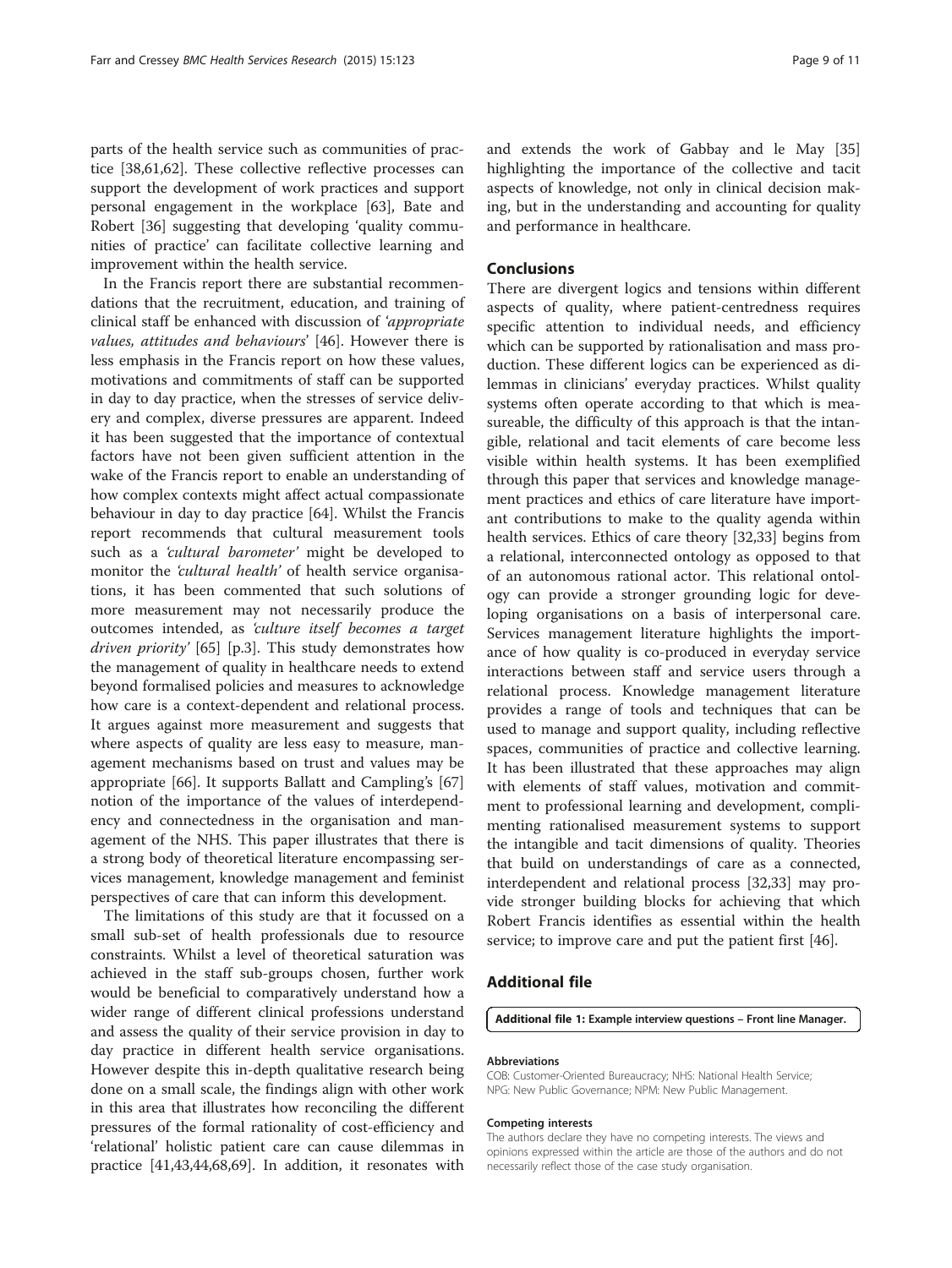#### <span id="page-9-0"></span>Authors' contributions

MF conducted the research and drafted this paper. PC was Principal Investigator on the study. Authors read and approved this submitted manuscript.

#### Authors' information

MF, Research Associate and Teaching Fellow, Dept. of Social and Policy Sciences, University of Bath, BA2 7AY. PC, Associate Professor, Dept. of Social and Policy Sciences, University of Bath, BA2 7AY.

#### Acknowledgements

The study was based on a Knowledge Transfer Partnership, funded by the Economic and Social Research Council, KTP000517-A01. We wish to thank all staff participants, and the organisation and staff members who facilitated the study.

# Received: 28 July 2014 Accepted: 13 March 2015<br>Published online: 27 November 2015

#### References

- 1. De Silva D. Helping measure person-centred care. London: The Health Foundation; 2014.
- 2. National Quality Board: Quality in the new health system. London: Department of Health; 2013. [Quote p.7]
- 3. Institute of Medicine. Crossing the quality chasm: a new health system for the 21<sup>st</sup> century. Washington, DC: National Academies Press; 2001.
- 4. Doyle C, Lennox L, Bell D. A systematic review of evidence on the links between patient experience and clinical safety and effectiveness. British Medical Journal Open. 2013;3(1):e001570. 10.1136/bmjopen-2012-001570.
- 5. Murrells T, Robert G, Adams M, Morrow E, Maben J. Measuring relational aspects of hospital care in England with the 'patient evaluation of emotional care during hospitalisation' (PEECH) survey questionnaire. British Medical Journal Open. 2013;3:e002211. 10.1136/bmjopen-2012-002211.
- 6. Hood C. A public management for all seasons? Public Adm. 1991;69(Spring):3–19. 7. Le Grand J. Motivation, Agency, and Public Policy: Of Knights and Knaves,
- Pawns and Queens. Oxford: Oxford University Press; 2003. 8. Leatherman S, Sutherland K. The Quest for Quality in the NHS: A mid-term
- evaluation of the ten-year quality agenda. London: Nuffield Trust; 2003. 9. Osborne S. Delivering public services: Time for a new theory? Public
- Management Review. 2010;12(1):1–10. 10. Osborne S. (Ed): The New Public Governance. London: Routledge; 2010.
- 11. Weber M. Economy and Society. Berkeley: University of California Press; 1978.
- 12. Cooper C. Message from the Chair: "Never mind the targets, feel the quality! Quality Improvement Network News. London: Royal College of Nursing; 2003.
- 13. Terry LD. From Greek Mythology to the real world of the new public management and democratic Governance (Terry Responds). Public Adm Rev. 1999;59(3):272–6.
- 14. Taylor FW. The principles of scientific management. New York: Harper and Brothers; 1911.
- 15. Sugden R. What public choice and Philosophy should not learn from one another. American Journal of Economics and Sociology. 2004;63(1):207–11.
- 16. Alford J. Engaging Public Sector Clients: From service delivery to co-production. Palgrave Macmillan: Basingstoke; 2009.
- 17. Ryan RM, Deci EL. Self-determination theory and the facilitation of intrinsic motivation, social development, and well-being. Am Psychol. 2000;55(1):68–78.
- 18. Deci EL, Ryan RM. Self-Determination theory: A Macrotheory of human motivation, Development, and Health. Can Psychol. 2008;49(3):182–5.
- 19. Ackroyd S, Bolton S. It is not Taylorism: Mechanisms of work intensification in the provision of Gynaecological services in a NHS hospital. Work Employ Soc. 1999;13(2):369–87.
- 20. Newman J. Modernising governance: New Labour, policy and society. London: Sage; 2001.
- 21. Department of Health Workforce Directorate. NHS Partners, Manchester University: HR High Impact Changes: An evidence based resource. London: Department of Health; 2006.
- 22. Michie S, West MA. Managing people and performance: an evidence based framework applied to health service organisations. International Journal of Management Reviews. 2004;5/6(2):91–111.
- 23. Purcell J, Kinnie N, Hutchinson S, Rayton B, Swart J. Understanding the People and Performance Link: Unlocking the Black Box. London: CIPD; 2003.
- 24. West M, Dawson J, Admasachew L, Topakas A: NHS Staff Management and Health Service Quality: Results from the NHS Staff Survey and Related Data. London: Department of Health.
- 25. Purcell J, Kinnie N: HRM and Business Performance. In The Oxford Handbook of Human Resource Management. Edited by Boxall P, Purcell J, Wright P. Oxford: Oxford University Press; 2007: 533–551.
- 26. Iles V: Why Reforming the NHS Doesn't Work: The importance of understanding how good people offer bad care. [[http://www.reallylearning.](http://www.reallylearning.com/Free_Resources/MakingStrategyWork/reforming.pdf) [com/Free\\_Resources/MakingStrategyWork/reforming.pdf](http://www.reallylearning.com/Free_Resources/MakingStrategyWork/reforming.pdf)]
- 27. Mol A. The Logic of Care. Abingdon: Routledge: 2008.
- 28. De Zulueta P. Compassion in 21st century medicine: Is it sustainable? Clinical Ethics. 2013;8(4):119–28.
- 29. Osborne SP, Radnor Z, Nasi G. A new theory for public service management? Toward a (public) service-dominant approach. The American Review of Public Administration. 2013;43(2):135–58.
- Vargo SL, Maglio P, Akaka M. On value and value co-creation: A service systems and service logic perspective. Eur Manag J. 2008;26(3):145–52.
- 31. Parasuraman A, Zeithaml VA, Berry LL. A conceptual model of service quality and its implications for future research. J Mark. 1985;49(Fall):41–50.
- 32. Tronto J. Moral Boundaries: A Political Argument for an Ethic of Care. London: Routledge; 1993.
- 33. Sevenhuijsen S. Caring in the third way: the relation between obligation, responsibility and care in Third Way discourse. Critical Social Policy. 2000;20(1):5–37.
- 34. Ferlie E, Geraghty KJ: Professionals in Public Service Organizations: Implications for Public Sector "Reforming". In Oxford Handbook of Public Management. Edited by Ferlie E, Lynn Jr LE, Pollitt C. Oxford: Oxford University Press; 2005: 422–445.
- 35. Gabbay J, le May A. Evidence based guidelines or collectively constructed "mindlines?" Ethnographic study of knowledge management in primary care. Br Med J. 2004;329:1013–7.
- 36. Bate SP, Robert G. Knowledge management and communities of practice in the private sector: Lessons for modernizing the national health service in England and Wales. Public Adm. 2002;80(4):643–63.
- 37. Swart J: HRM and Knowledge Workers. In Oxford Handbook of Human Resource Management. Edited by Boxall P, Purcell J, Wright P. Oxford: Oxford University Press; 2007:450–468.
- 38. Nicolini D, Powell J, Conville P, Martinez-Solano L. Managing knowledge in the healthcare sector: A review. Int J Manag Rev. 2008;10(3):245–64.
- 39. Swinglehurst D, Emmerich N, Maybin J, Park S, Quilligan S: The Many Meanings of 'Quality' in Healthcare: Interdisciplinary Perspectives. Cumberland Lodge Colloquium Report 2013. [[http://www.cumberlandlodge.ac.uk/](http://www.cumberlandlodge.ac.uk/Programme/Reports/Quality+in+Healthcare) [Programme/Reports/Quality+in+Healthcare\]](http://www.cumberlandlodge.ac.uk/Programme/Reports/Quality+in+Healthcare)
- 40. Korczynski M. Human Resource Management in Service Work. Palgrave: Basingstoke; 2002.
- 41. McBride A, Hyde P, Young R, Walshe K. How the "customer" influences the skills of the front line worker. Hum Resour Manag J. 2005;15(2):35–49.
- 42. Swinglehurst D, Emmerich N, Maybin J, Park S, Quilligan S: Rethinking 'quality' in health care. Journal of Health Services Research and Policy 2014, 0(0):1–2.
- 43. Cooke H. Seagull management and the control of nursing work. Work Employ Soc. 2006;20(2):223–43.
- 44. Kieft R, de Brouwer B, Francke A, Delnoij D. How nurses and their work environment affect patient experiences of the quality of care: a qualitative study. BMC Health Serv Res. 2014;14:249.
- 45. Maben J, Latter S, Macleod J. The sustainability of ideals, values and the nursing mandate: evidence from a longitudinal qualitative study. Nurs Inq. 2007;14(2):99–113.
- 46. Francis R. Report of the Mid Staffordshire NHS Foundation Trust Public Inquiry Executive Summary. London: The Stationery Office; 2013.
- 47. Davies HTO, Mannion R. Will prescriptions for cultural change improve the NHS? Br Med J. 2013;346:f1305. 10.1136/bmj.f1305.
- 48. Donaldson, L. (2005), Speaking at The Health Foundation European Quality Meeting at Danesfield House Hotel, Marlow-on-Thames, Buckinghamshire on Saturday, 26 November 2005. [\[http://webarchive.nationalarchives.gov.uk/+/www.dh.](http://webarchive.nationalarchives.gov.uk/+/www.dh.gov.uk/en/Aboutus/MinistersandDepartmentLeaders/ChiefMedicalOfficer/Archive/CMOAtLarge/Inthespotlight/QuoteUnquote/DH_4102558) [gov.uk/en/Aboutus/MinistersandDepartmentLeaders/ChiefMedicalOfficer/Archive/](http://webarchive.nationalarchives.gov.uk/+/www.dh.gov.uk/en/Aboutus/MinistersandDepartmentLeaders/ChiefMedicalOfficer/Archive/CMOAtLarge/Inthespotlight/QuoteUnquote/DH_4102558) [CMOAtLarge/Inthespotlight/QuoteUnquote/DH\\_4102558](http://webarchive.nationalarchives.gov.uk/+/www.dh.gov.uk/en/Aboutus/MinistersandDepartmentLeaders/ChiefMedicalOfficer/Archive/CMOAtLarge/Inthespotlight/QuoteUnquote/DH_4102558)]
- 49. Charmaz K. Constructing Grounded Theory: A Practical Guide Through Qualitative Analysis. London: Sage; 2006.